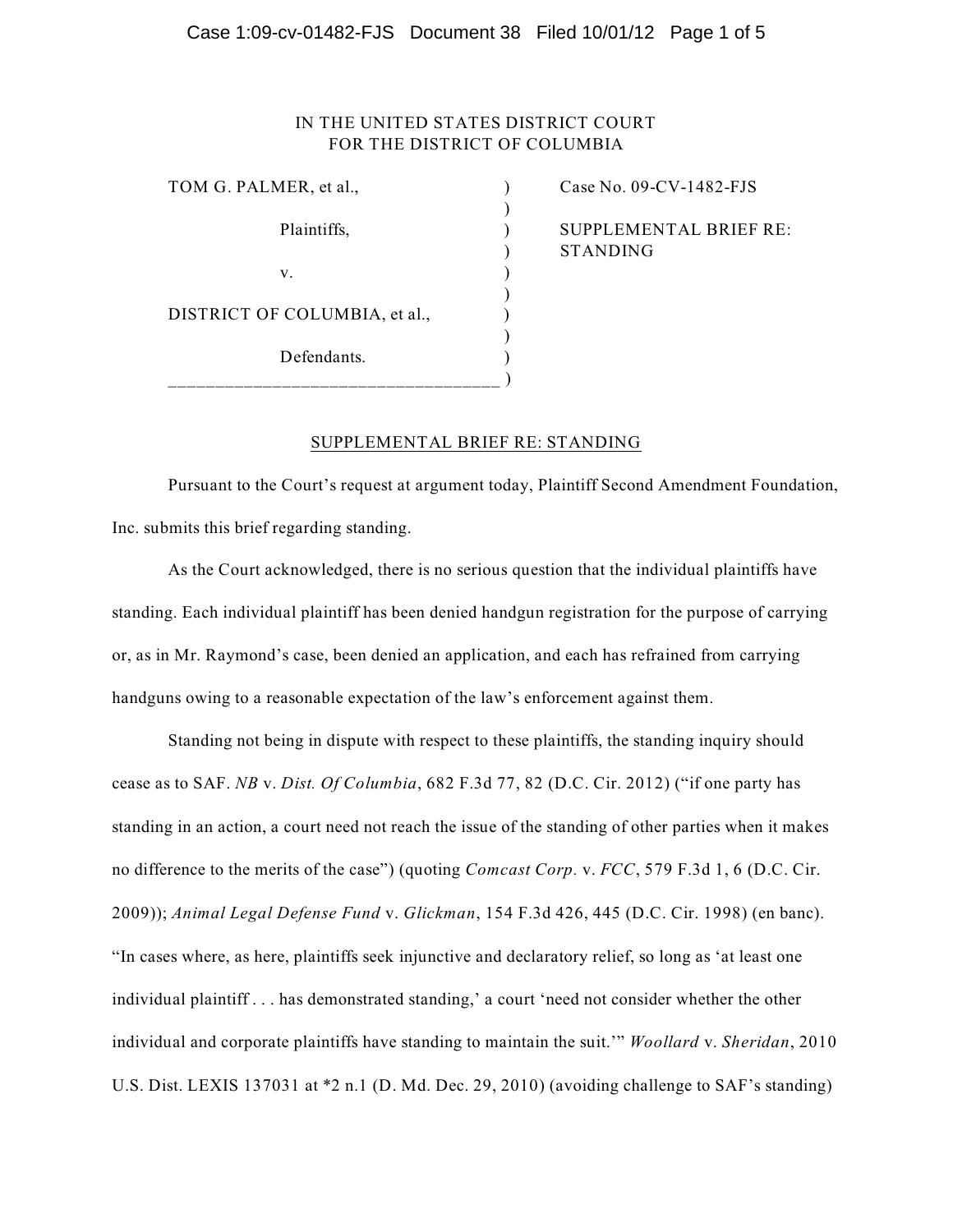#### Case 1:09-cv-01482-FJS Document 38 Filed 10/01/12 Page 2 of 5

(citing *Village of Arlington Heights* v. *Metro. Hous. Dev. Corp.*, 429 U.S. 252, 264 & n.9 (1977) and *Watt* v. *Energy Action Educ. Found.*, 454 U.S. 151, 160 (1981)) (other citations omitted); *Schrader* v. *Holder*, 831 F. Supp.2d 304, 309 (D.D.C. 2011), *appeal pending*, No. 11-5352 (D.C. Cir. argument set Oct. 10, 2012) (avoiding challenge to SAF's standing); *Ezell* v. *City of Chicago*, 651 F.3d 684, 696 n.7 (7th Cir. 2011) (avoiding challenge to SAF's standing); *Gay Men's Health Crisis* v. *Sullivan*, 733 F. Supp. 619, 631 (S.D.N.Y. 1989) ("[b]ecause at least some of the organizational plaintiffs have alleged facts sufficient to establish standing, we need not consider the standing of each plaintiff individually").

The D.C. Circuit recently applied this rule in a case involving SAF. *Dearth* v. *Holder*, 641 F.3d 499 (D.C. Cir. 2011). In *Dearth*, the lower court had ruled that neither individual plaintiffs nor SAF had standing. The issue of SAF's standing was fully briefed on appeal, as it had been below, and was specifically noted as the third of three questions presented on appeal.

The D.C. Circuit reversed. After finding that the remaining individual plaintiff had standing, the D.C. Circuit observed, "Nor because the SAF raises no issue not also raised by Dearth, need we decide whether it has standing." *Dearth*, 641 F.3d at 503 n.\*\*\* (citation omitted).

Last week, on remand, a court of this District held that "the Circuit did not disturb the trial court's ruling that the SAF did not have standing." *Dearth* v. *Holder*, 2012 U.S. Dist. LEXIS 138697 at \*9 n.4 (D.D.C. Sept. 27, 2012), *appeal pending*. That is not correct. The D.C. Circuit's review was *de novo*. *Dearth*, 641 F.3d at 501. And the words "affirmed in part" do not appear in the D.C. Circuit's opinion. The trial court's order—all of it reviewed *de novo*—was reversed in its entirety, and the Court merely offered that it did not "need" to decide the issue of SAF's standing in line with the clearly established rule of avoiding unnecessary standing decisions.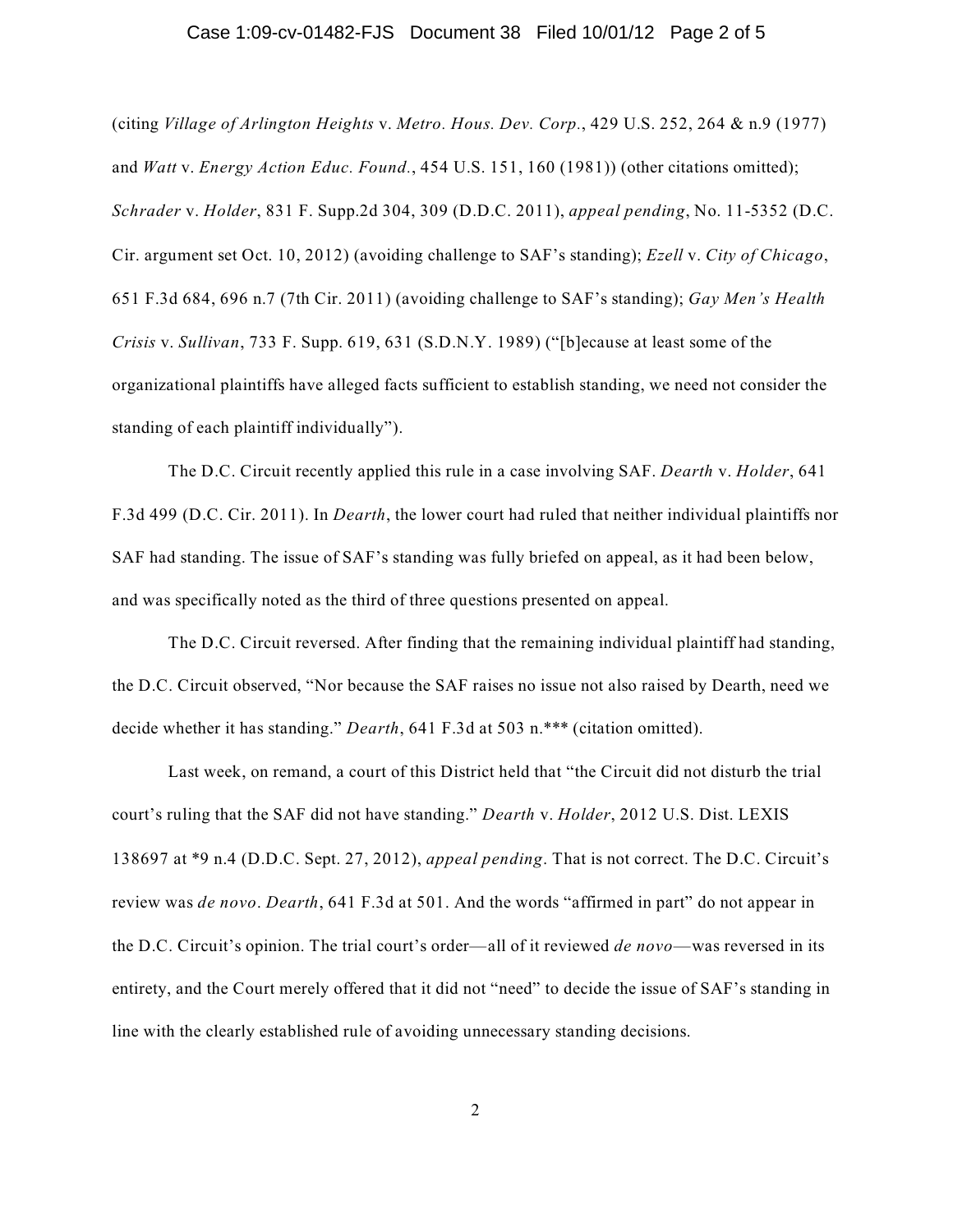#### Case 1:09-cv-01482-FJS Document 38 Filed 10/01/12 Page 3 of 5

SAF will invite the D.C. Circuit to clarify whether it intended to affirm the denial of SAF's standing without opinion. In the meantime, the posture of *this* case is that no decision on standing has been rendered save for the Court's observation at argument that the individual plaintiffs have standing. Accordingly, in line with the substantial body of precedent, *supra*, confirming that there is no need to conduct an examination of SAF's standing, the Court should not address the issue.

Should the Court nevertheless wish to address the issue, SAF clearly has both representational and organizational standing.

"There is no question that an association may have standing in its own right to seek judicial relief from injury to itself and to vindicate whatever rights and immunities the association itself may enjoy." *Warth* v. *Seldin*, 422 U.S. 490, 511 (1975). When an organization is forced to spend resources, devoting its time and energy to dealing with certain conduct, it has standing to challenge that conduct. *See*, *e.g.*, *Havens Realty Corp*. v. *Coleman*, 455 U.S. 363 (1982).

SAF educates, researches, and publishes about gun control and its consequences. It has to educate its members, and the public, about the government's enforcement of gun laws. When people have questions about the government's firearms policies, they turn to SAF. *See* Gottlieb Decl., Dkt. 5-9. The government's enforcement of the challenged provisions thus directly impacts the organization. *Fair Employment Council* v. *BMC Mktg. Corp.*, 28 F.3d 1268, 1276 (D.C. Cir. 1994); *Haitian Refugee Ctr.* v. *Gracey*, 809 F.2d 794, 799 (D.C. Cir. 1987). Accordingly, SAF has organizational standing in this case to sue on its own behalf.

Moreover, SAF has representational standing.

An association has standing to bring suit on behalf of its members when: (a) its members would otherwise have standing to sue in their own right; (b) the interests it seeks to protect are germane to the organization's purpose; and (c) neither the claim asserted nor the relief requested requires the participation of individual members in the lawsuit.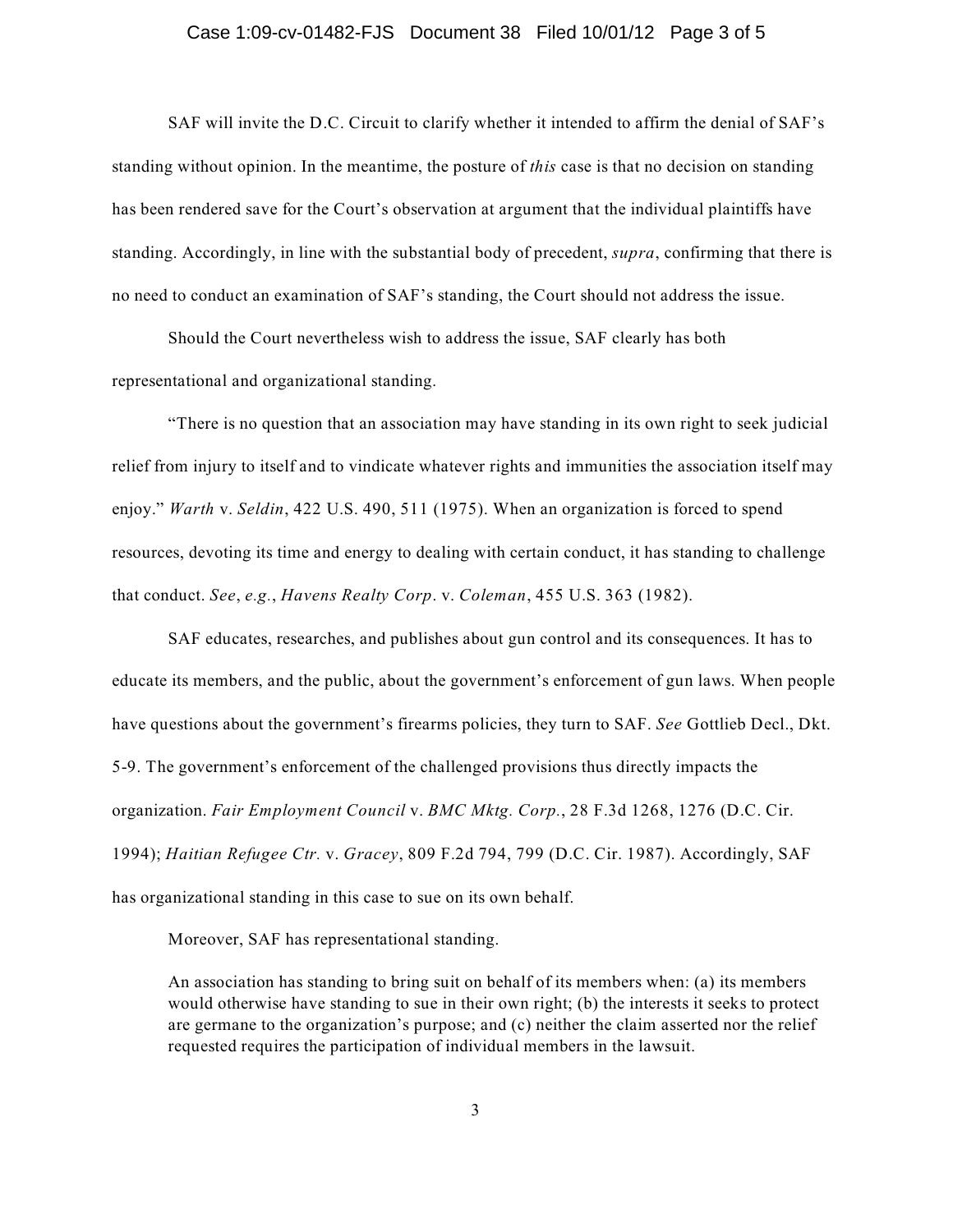# Case 1:09-cv-01482-FJS Document 38 Filed 10/01/12 Page 4 of 5

*United Food & Commercial Workers Union Local 751* v. *Brown Group*, Inc., 517 U.S. 544, 553 (1996) (citation omitted). Although the individual plaintiffs here are SAF members, the presence of an organization's members is not required. The third prong of representational standing under *United Food* suggests as much, and at least two appellate cases, one involving SAF, the other, in this circuit, so demonstrate as well.

In *Fraternal Order of Police* v. *United States* ("FOP"), 152 F.3d 998 (1998), the court

faced the question of whether chief law enforcement officers ("CLEOs"), who were members of the

FOP, could assert the rights of their employees. Answering this question in the positive, the D.C.

Circuit found the FOP satisfied all three prongs of representational standing. "[T]he presence of

CLEOs as members gives the Order standing to makes these claims as well." *FOP*, 152 F.3d at

1002. But as evident in the caption, no individual CLEOs were party plaintiffs.

More recently, in *Ezell*, a challenge to Chicago's gun range ban, the Seventh Circuit was

satisfied that SAF

ha<sup>[s]</sup> many members who reside in Chicago and easily meet<sup>[s]</sup> the requirements for associational standing: (1) [its] members would otherwise have standing to sue in their own right; (2) the interests the association[] seek[s] to protect are germane to [its] organizational purposes; and (3) neither the claim asserted nor the relief requested requires the participation of individual association members in the lawsuit.

*Ezell*, 651 F.3d at 696 (citing *United Food*, 517 U.S. at 553; *Hunt* v. *Wash. State Apple Adver.*

*Comm'n*, 432 U.S. 333, 343 (1977)) (other citation omitted). Plainly, SAF has standing here as

well for the same reasons. $<sup>1</sup>$ </sup>

<sup>&</sup>lt;sup>1</sup>The Court referenced the standing discussion in *Kachalsky v. Cacase*, 817 F. Supp.2d 235, 251 (S.D.N.Y. 2011), *appeal pending*, No. 11-3642 (2<sup>nd</sup> Cir., argued Aug. 22, 2012), wherein SAF was found to lack standing for not specifying that the plaintiffs were SAF members. *Kachalsky* cited *FW/PBS* v. *City of Dallas*, 493 U.S. 215, 235 (1990) for this proposition, but this reliance was misplaced. The referenced page merely states that none of the petitioners had standing to challenge certain laws. *FW/PBS* did not appear to involve any issue of representational standing, apart from a